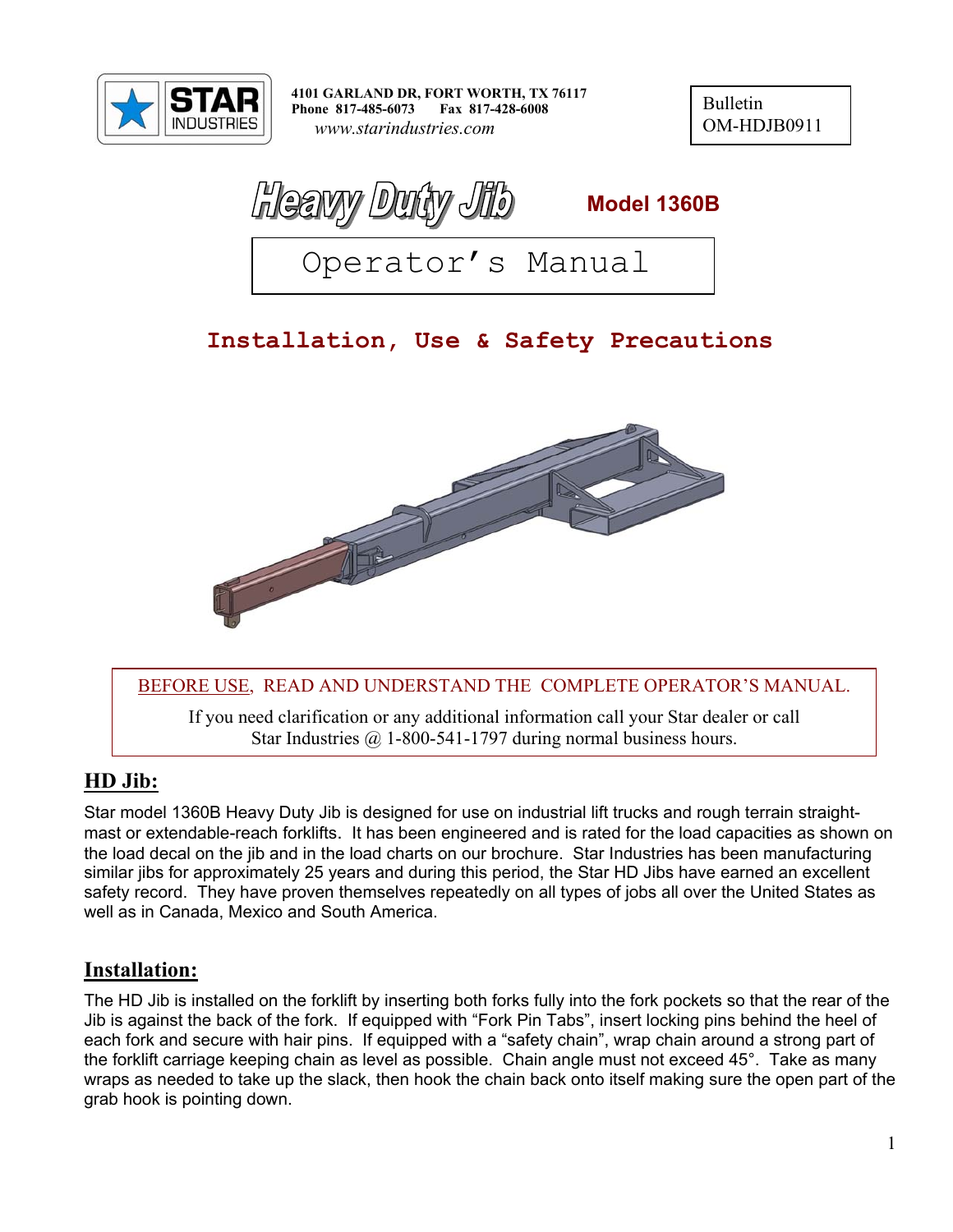# **Swivel Hooks**

The HD Jib is furnished with one swivel hook which can be positioned in various locations on the underside of the boom for picking loads. The hook is rated at 6000 lbs. lift capacity. More than one hook can be used to pick up the load but the total load weight must not exceed the rated capacity of the jib as shown on the load chart for the most extended hook location. For example if two hooks were used, one at position 4 and the other at position 1, the maximum load allowed would be 2,000 lbs.

| <b>MODEL 1360B</b>                           |                 |  |  |  |
|----------------------------------------------|-----------------|--|--|--|
| Max Load Cap.<br>6,000 lbs.                  |                 |  |  |  |
| <b>Empty Weight</b>                          | 585 lbs.        |  |  |  |
| <b>Extends</b>                               | 7' 0" to 12' 0" |  |  |  |
| Vert. Center of Gravity<br><b>Centerline</b> |                 |  |  |  |
| <b>Horz. Center of Gravity</b>               |                 |  |  |  |
| <b>Fully Retracted:</b>                      | 36.31"          |  |  |  |
| <b>Extended Midway:</b>                      | 43.75"          |  |  |  |
| <b>Fully Extended:</b>                       | 54.44"          |  |  |  |



### **Jib Load Capacities**

Maximum load capacity in the various extended or retracted positions is shown in the table below as well as on a load chart located on the side of the boom. **It is very important however, to understand that these load capacity ratings are for the jib itself and do not reflect the capacity of the forklift nor the maximum load that can be safely handled with a particular forklift.** 

| <b>Maximum Load Capacity on a Single Hook - Lbs.</b>                                                               |                 |            |            |             |
|--------------------------------------------------------------------------------------------------------------------|-----------------|------------|------------|-------------|
| <b>HOOK POSITION</b>                                                                                               | 1               | 2          | 3          | 4           |
| <b>DISTANCE</b>                                                                                                    | $4^{\circ}$ -0" | $7' - 0''$ | $9'$ -0"   | $12' - 0''$ |
| MODEL1360B                                                                                                         | 6,000 lbs.      | 4,000 lbs. | 3,000 lbs. | 2,000 lbs.  |
| <b>CAUTION: LOAD CAPACITIES SHOWN ARE FOR THE JIB ONLY AND DO NOT</b><br>REFLECT THE LIFT CAPACITY OF THE FORKLIFT |                 |            |            |             |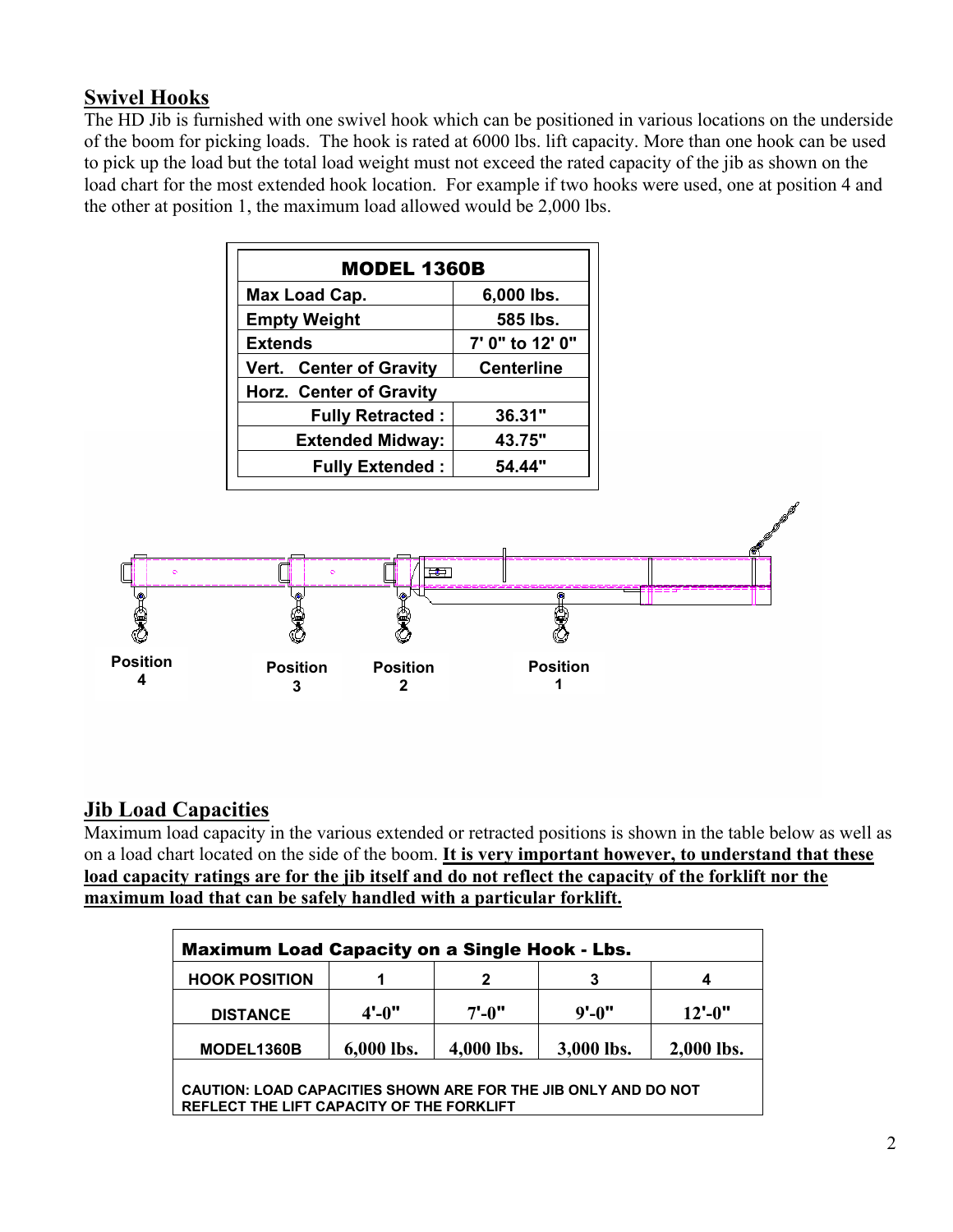# **Forklift Load Capacities**

Care must be taken not to exceed the capacity of the forklift. When handling a load with the jib, the load center is moved out away from the standard forklift load center (typically 24") which significantly reduces the lift capacity of the forklift. In addition the weight of the jib has been added which also further reduces forklift capacity.

There are two ways to determine the reduced lift capacities when using the jib. Most preferable and most accurate is to contact the forklift manufacturer or certified professional engineer for a de-rated load capacity chart. If this is not available, simple foot pound calculations can be made to estimate the reduced load capacities. For example, a forklift that is rated in the desired lift position at 8000 lbs (at a 2 ft load center) has a lift capacity of 16000 foot lbs. (2 ft X 8000 lbs.) To calculate the forklift de-rated capacity when using our model 1360B jib at its maximum extension of 12'0", simply deduct the 2656 foot lbs for the weight of the jib (cg of 4.54 ft x 585 lbs weight of jib = 2656 ft lbs) from the 16000 ft lbs and then divide the remainder by the new 12 foot load center, which gives us 1112 lbs de-rated lift capacity for an 8,000 lb Forklift with the HD Jib fully extended. The chart below shows these reduced capacity calculations for several forklift capacities.

| Model<br>1360B | Empty<br>Weight<br>585                        | These calculations provide an estimate of the reduced forklift capacity when<br>using the jib. The maximum load capacity for each hook position is shown<br>under the respective forklift rated capacity for that fork position. |  |  |  |
|----------------|-----------------------------------------------|----------------------------------------------------------------------------------------------------------------------------------------------------------------------------------------------------------------------------------|--|--|--|
|                | Single Hook Capacities for Model 1360B HD Jib |                                                                                                                                                                                                                                  |  |  |  |

|             |                 |                             | 1. Determine Forklift Capacity (@ 24" load center)<br>from your forklift's load chart for applicable fork & mast position.<br>2. Bold figures at top of columns represent your forklift's capacity |                                                                                                           |       |       |       |       |        |        |
|-------------|-----------------|-----------------------------|----------------------------------------------------------------------------------------------------------------------------------------------------------------------------------------------------|-----------------------------------------------------------------------------------------------------------|-------|-------|-------|-------|--------|--------|
| ook<br>Pos. | <b>Distance</b> | Horz.<br><b>CG</b>          |                                                                                                                                                                                                    | at the relevant fork & mast position.<br>3. Read de-rated capacity when using HD Jib in respective column |       |       |       |       |        |        |
|             |                 | <i><u><b>Inches</b></u></i> | 2.000                                                                                                                                                                                              | 3.000                                                                                                     | 4.000 | 5.000 | 6.000 | 8.000 | 10.000 | 12.000 |
|             | 4'0''           | 36.31                       | 557                                                                                                                                                                                                | 1057                                                                                                      | 1557  | 2057  | 2557  | 3557  | 4557   | 5557   |
| 2           | 7'0''           | 36.31                       | 319                                                                                                                                                                                                | 604                                                                                                       | 890   | 1176  | 1461  | 2033  | 2604   | 3176   |
| 3           | 9'0"            | 43.75                       | 207                                                                                                                                                                                                | 430                                                                                                       | 652   | 874   | 1096  | 1541  | 1985   | 2430   |
| 4           | 12'0"           | 54.44                       | 112                                                                                                                                                                                                | 279                                                                                                       | 446   | 612   | 779   | 1112  | 1446   | 1779   |

**Please Note as Final Reminder - Whenever an attachment is added to a lift truck**, the weight of the attachment, the new center of gravity of the attachment, and the new center of gravity of the load, will reduce the lift capacity of the forklift. The charts above will allow you to estimate the reduced capacity of your forklift. However, any official "New Down-Rated Capacity" for the lift truck must be obtained from the lift truck manufacturer. Also please note that the capacities shown on the load chart on the jib reflect only the capacities of the jib itself and in no way reflect the actual capacity of the forklift/attachment combination.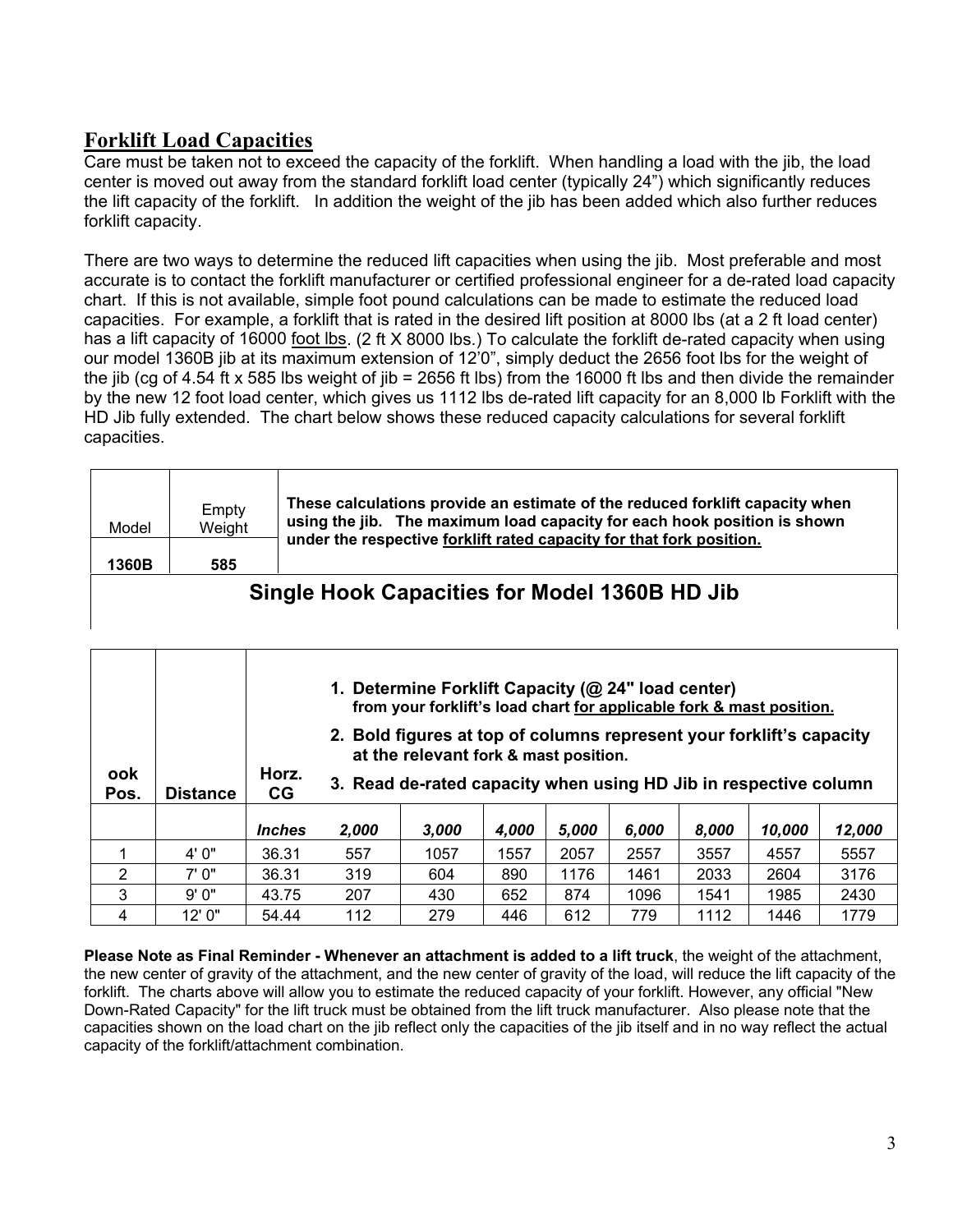### **General Precautions**

- 1. Forklift operator must be properly trained and have required certifications.
- 2. Before using the Jib check to see that it is properly secured to the forklift as described above and that the shackles and hooks are properly secured to the Jib and screw pins are tight.
- 3. Determine that the loads to be handled are within the capabilities of the forklift. Keep in mind that rated capacities will likely decrease when the boom is in a raised position, or when the mast is tilted forward, or in the case of telehandlers, when the boom is extended.
- 4. Forks should be level or tipped upward (never down below level) when using the jib.
- 5. Do not pull loads. Booms designed for vertical lift only.
- 6. The load should always be carried low and kept from swinging using tag lines as necessary. When a load is raised; extreme caution should be exercised as the forklift is far more vulnerable to tipping with a raised load.
- 7. Any time the load is raised make sure the forklift is on level, firm footing.
- 8. Check Jib boom extension lock pin to make sure it is functioning properly. Make sure spring has proper tension to keep pin engaged.
- 9. Refer to the forklift operator's manual for more information on handling elevated loads as well as information for safe and proper forklift operation.
- 10. Each time before use check all shackles and hooks, make sure cotter pins are installed properly. And shackle screw pins are tight
- 11. Always comply with all local, state, and federal Safety regulations.

#### **12. DO NOT USE JIB IN ANY WAY TO CARRY OR ELEVATE PERSONNEL!**

#### **Replacement Parts**

| Part<br><b>Number</b>  | <b>Description</b>                                                        |
|------------------------|---------------------------------------------------------------------------|
| 1360B-05               | Decal Set For Model 1360B HD Jib                                          |
| 1340-06                | Spring Action Pin Set for HD Jib                                          |
| 1000-0221              | Shackle, 3/8" Self colored Round Pin w/cotter Key                         |
| 1000-0240              | High Test Grab Hook for 5/16" Safety Chain                                |
| 1000-0200              | 36" X 5/16" High Test Safety Chain                                        |
| 1000-0226              | 5/8" Screw Pin Anchor Shackle                                             |
| 1000-0250              | 3 Ton Swivel Hook w/latch                                                 |
| 1000-0251<br>1000-0108 | Replacement Latch for Crosby 3 ton hook<br>10-1/4"X1" Locking Pin w/Chain |